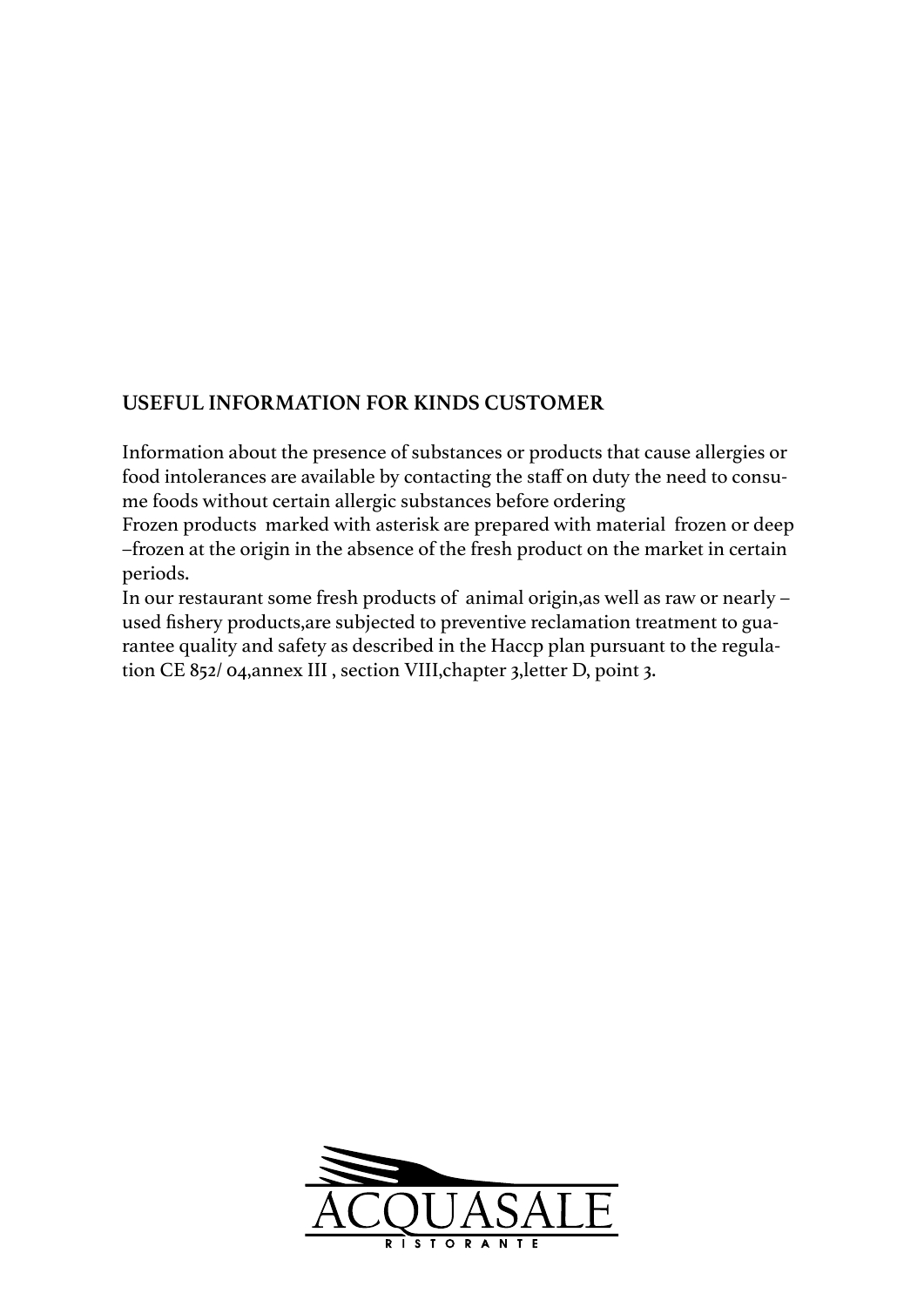Bread and service  $\epsilon_2$ 

Raw Seafood

Raw plate…

| I Sicilian red Prawns, I Oyster "Fines De Claire", I Langoustine, 3 carpacci<br>(thin slices of raw fish) o tartare (according to market availability) | $\epsilon$ 26 |
|--------------------------------------------------------------------------------------------------------------------------------------------------------|---------------|
| Anchovies marinated                                                                                                                                    | €8            |
| Dill marinated gravlax Salmon with rye bread crouton                                                                                                   | $\epsilon$ 16 |
|                                                                                                                                                        |               |

Hot Starters

| Spelled soup with Squids*, Clams, Mussels and rosemary oil                                                                              | $E_{I2}$        |
|-----------------------------------------------------------------------------------------------------------------------------------------|-----------------|
| Bundle of phyllo pasta with buffalo D.O.P. bell from the Casabianca<br>Dairy, fresh local Anchovies, on a bed of Roman-style puntarelle | $\epsilon_{12}$ |
| Crunchy cannolo stuffed with Norwegian cod creamed with<br>a cream of Roman broccoli                                                    | $E_{12}$        |

Foodie ' s

| Deep fried baby octopuses <sup>*</sup> with tartar sauce                                        | $\epsilon$ to           |
|-------------------------------------------------------------------------------------------------|-------------------------|
| Cuttlefish meatballs with breadcrumbs black and pea cream*                                      | $\epsilon_{12}$         |
| Codfish tempura and red onion chutney                                                           | $\epsilon$ to           |
| Selection of Acquasale appetizer to the chef's imagination<br>(5 courses, minimum for 2 people) | $\epsilon$ 20 per pers. |

All our products served raw or marinated,are subjected to preventive remediation on site or purchased with reclamation carried out on a board the ship ,as described in the Haccp plan pursuant to EC regulation 852/04, ANNEX III,SECTION VIII,chap. 3,letter D, point 3.

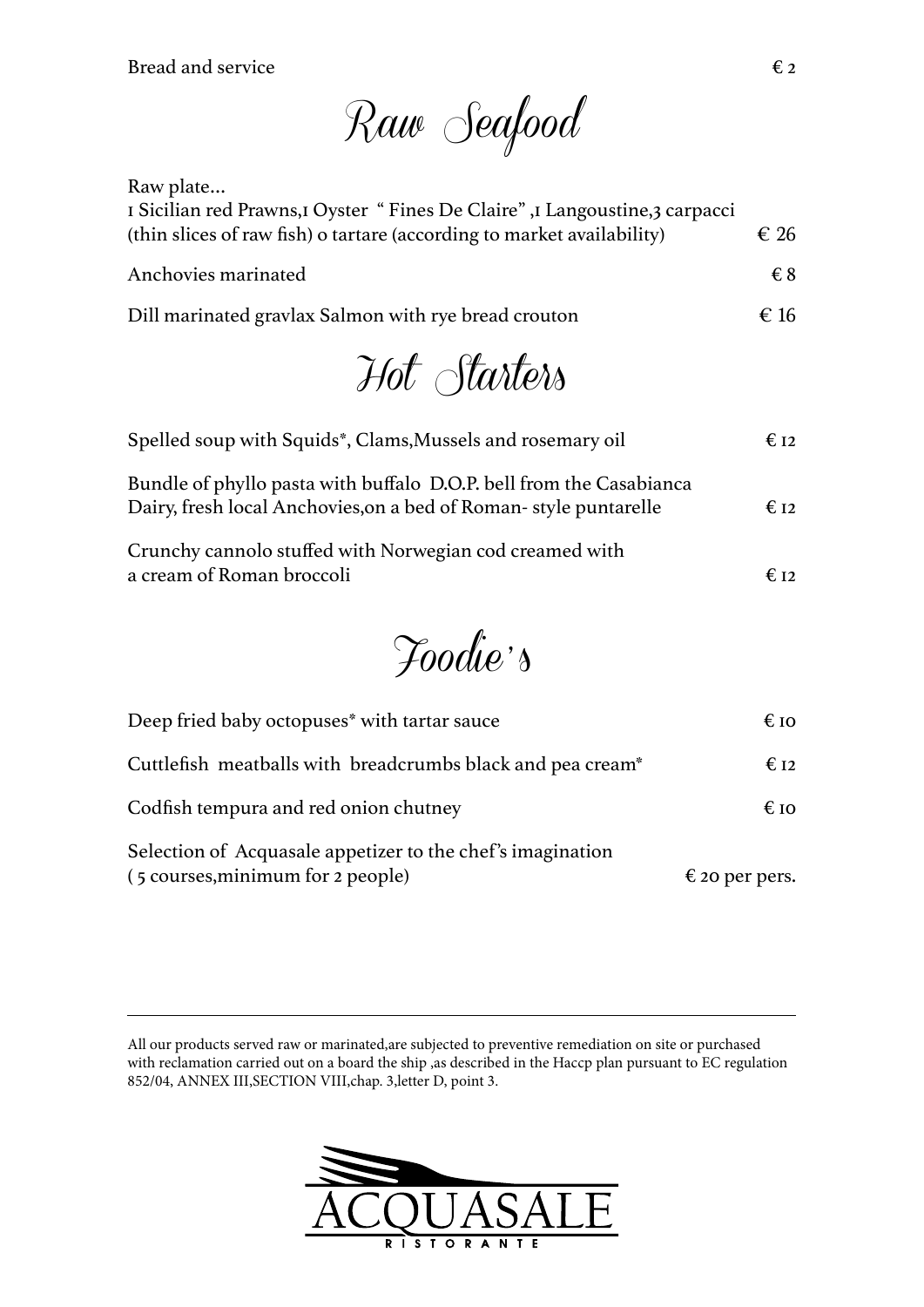Land Appetizer

## *Selection of Acquasale cold cuts:*

| Capocollo of Martina Franca of the "Santoro "sausage factory                                                                                                                                                                                       | $\epsilon$ <sub>14</sub> |
|----------------------------------------------------------------------------------------------------------------------------------------------------------------------------------------------------------------------------------------------------|--------------------------|
| Homemade salami of Martina Franca of "Santoro" sausage factory                                                                                                                                                                                     | $\epsilon$ II            |
| Larded fillet of Martina Franca of the "Santoro " sausage factory                                                                                                                                                                                  | $E_{I2}$                 |
| GuanciaMia di Mangalica of "Coccia Sesto" sausage factory                                                                                                                                                                                          | € 14                     |
| Hand-cut Bassiano Reggiani ham                                                                                                                                                                                                                     | $\epsilon_{12}$          |
| Mixer platter of our selection of cold cuts                                                                                                                                                                                                        | € 20                     |
| Selection of Acquasale cheese:                                                                                                                                                                                                                     |                          |
| Fiocco della Tuscia "Chiodetti" of Civitacastellana<br>(Soft and creamy cheese, only cow's milk)                                                                                                                                                   | $\epsilon$ 9             |
| Cacioricotta di Capra<br>(produced with maltese goats's milk, hand-made, matured for 2 months,<br>Sabina Roman production area)                                                                                                                    | $\epsilon$ 12            |
| Conciato di San Vittore<br>(produced with sheep's milk, it undergoes coagulation with Lamb's paste rennet and matures<br>for up to 90 days, spiced with natural aromatic herbs, production area Picinisco, Lazio side, A-<br>bruzzo national park) | € IO                     |
| Pecorino affinato alle vinacce<br>(produced with sheep's milk, aged in marc tanning, seasoning 4 months,<br>Roman countryside procuction)                                                                                                          | 619                      |
| Blu di Bufala<br>(blue cheese with Buffalo milk, awarded in 2017 as the second best cheese in the word, made in<br>Lombardy)                                                                                                                       | 619                      |
| Mixed cutting board from our selection of cheeses                                                                                                                                                                                                  | € 15                     |
| Buffalo mozzarella D.o.p with salad of cicory heart Roman style                                                                                                                                                                                    | 619                      |
| Burratina I.G.P., crunchy bread, tomatoes confit                                                                                                                                                                                                   | € 12                     |
| Chef's egg with crunchy bread, sautéed chicory                                                                                                                                                                                                     | 619                      |
| Potato and artichoke pie with pecorino fondue and bacon                                                                                                                                                                                            | $\epsilon$ 12            |
| Crispy fillo dough with Monte San Biagio sausage,<br>broccoli and smoked provola                                                                                                                                                                   | $\epsilon$ 12            |
| Beef meatballs in spicy " amatriciana" sauce                                                                                                                                                                                                       | 619                      |

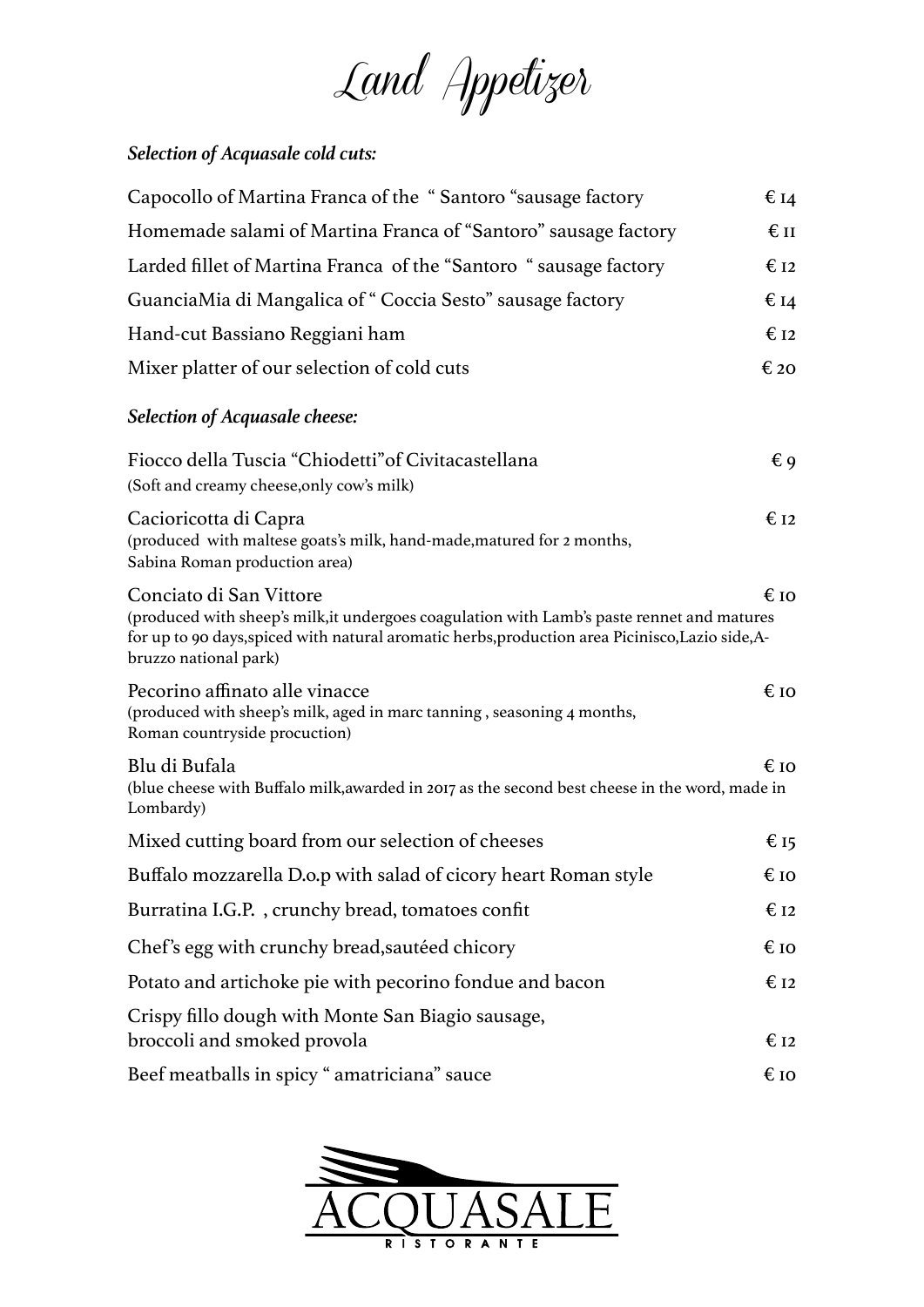Seafood Pasta

| Large spaghetti Benedetto Cavalieri with fresh anchovies,<br>sun dried tomatoes, roasted almonds, wild fennel, chili peppers, burrata           | $\epsilon$ 14 |
|-------------------------------------------------------------------------------------------------------------------------------------------------|---------------|
| Cuttlefish ink ravioli with fish and thyme on a bed of pumkin,<br>black pepperand crispy Jerusalem artichoke                                    | € 15          |
| Tonnarello (egg pasta) with beetroot with monkfish,<br>chopped pistachio, black pepper and fresh basil                                          | € 15          |
| Homemade strascinati with clams, turnip greens, chili peppers                                                                                   | $\epsilon$ 13 |
| Ruote Pazze Benedetto Cavalieri Aeolian style, with tuna, "taggiasca" olives,<br>Pantelleria capers i.g.t., basil, cherry tomato, chili peppers | € 15          |

Pasta with Meat and Vegetables

| Homemade raviolo stuffed with pecorino cheese D.O.P.                                                                |                 |
|---------------------------------------------------------------------------------------------------------------------|-----------------|
| and Amatriciana souce                                                                                               | $\epsilon$ 12   |
| Spaghetti Benedetto Cavalieri alla Carbonara                                                                        | $\epsilon_{12}$ |
| Homemade strascinati Gricia with pecorino cheese D.O.P.,<br>bacon fron Bassiano and chestnuts from Carpineto Romano | $\epsilon$ to   |
| Potato Gnocchi with Bolognese white, Sicilian citruz zest, majoram                                                  | $E_{I2}$        |
| Fettuccine with porcini mushrooms, cheese, chili peppers, parsley                                                   | € 16            |

*Our fresh pasta gnocchi, tonnarelli, fettuccine, strascinati, ravioli are homemade. According to tradition,our first courses are expressed*

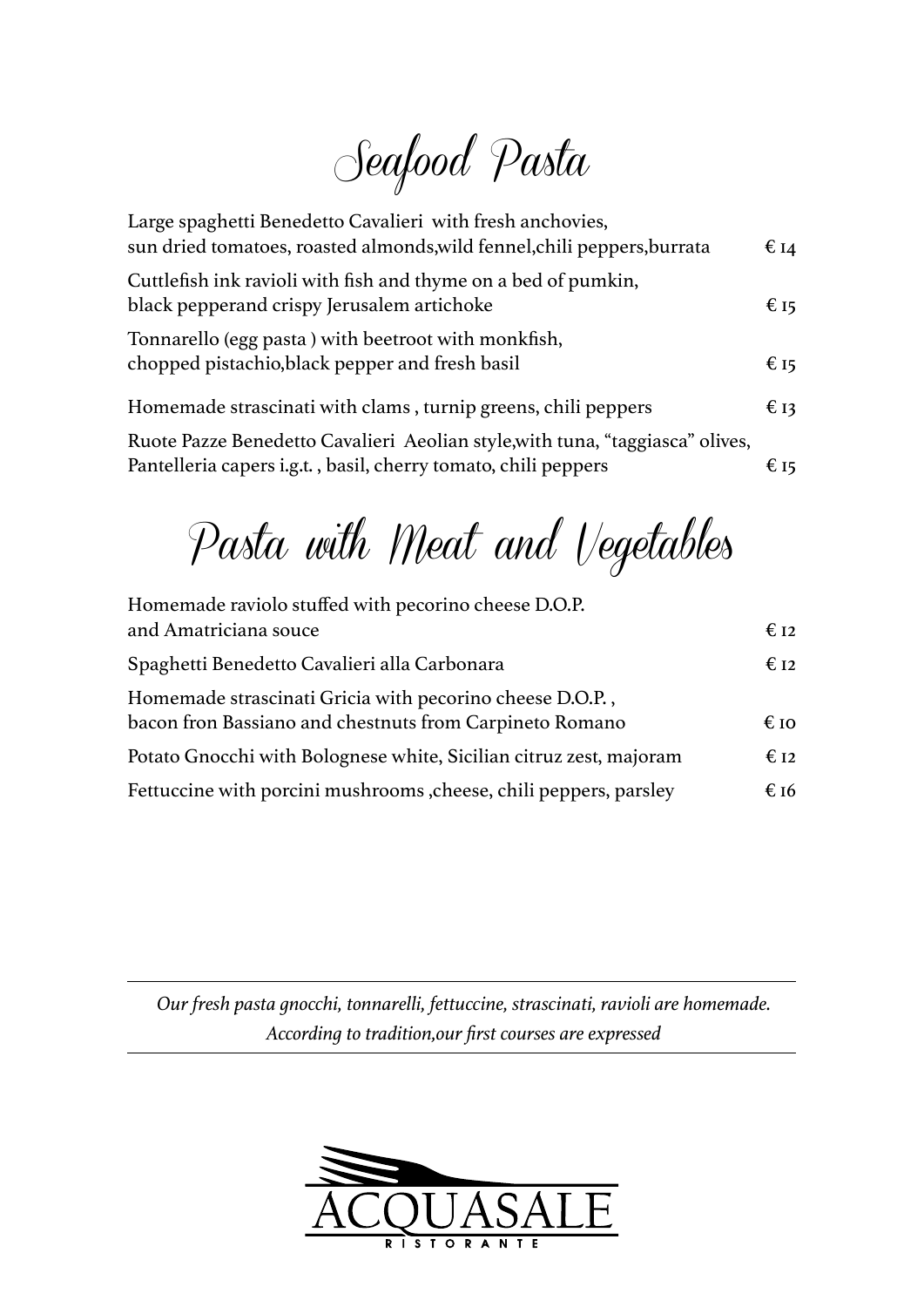## Fish Main Courses

Fried mixed: squids\*, prawns\*, small fish  $\epsilon$  20 Catch of the day cooked your choice: in salt crust, baked with potatoes,grilled (ask your waiter to find out what fish is available, ask the staff)  $da \in 5 a \in 7$  per ounces Codfish mediterranea style with tomato, capers, olives, chili peppers  $\epsilon$  20 Tuna fish lightly grilled with artichoke salad  $\epsilon_{24}$ 

## Meat Main Courses

| Honey lacquered pork knuckle with baked potatoes                           | $\epsilon_{22}$ |
|----------------------------------------------------------------------------|-----------------|
| Danish beef fillet grilled                                                 | $\epsilon_{24}$ |
| Danish Tagliata (gilled sliced beef) with porcini mushrooms                | $\epsilon$ 25   |
| Suckling oig belly with sweet and sour Tropea red onion and baked potatoes | $\epsilon$ 20   |
| Strips of Danish beef fillet and cicory                                    | € 16            |

Side Dishes

| Vegetables sautees or in olive oil and lemon | €6           |  |
|----------------------------------------------|--------------|--|
| Baked potatoes                               | $\epsilon$ 5 |  |
| Mixed salad                                  | $\epsilon$ 5 |  |
| Roman artichoke or Giudia style              | $\epsilon$ 6 |  |
| Roman Puntarelle                             | $\epsilon$ 6 |  |
|                                              |              |  |